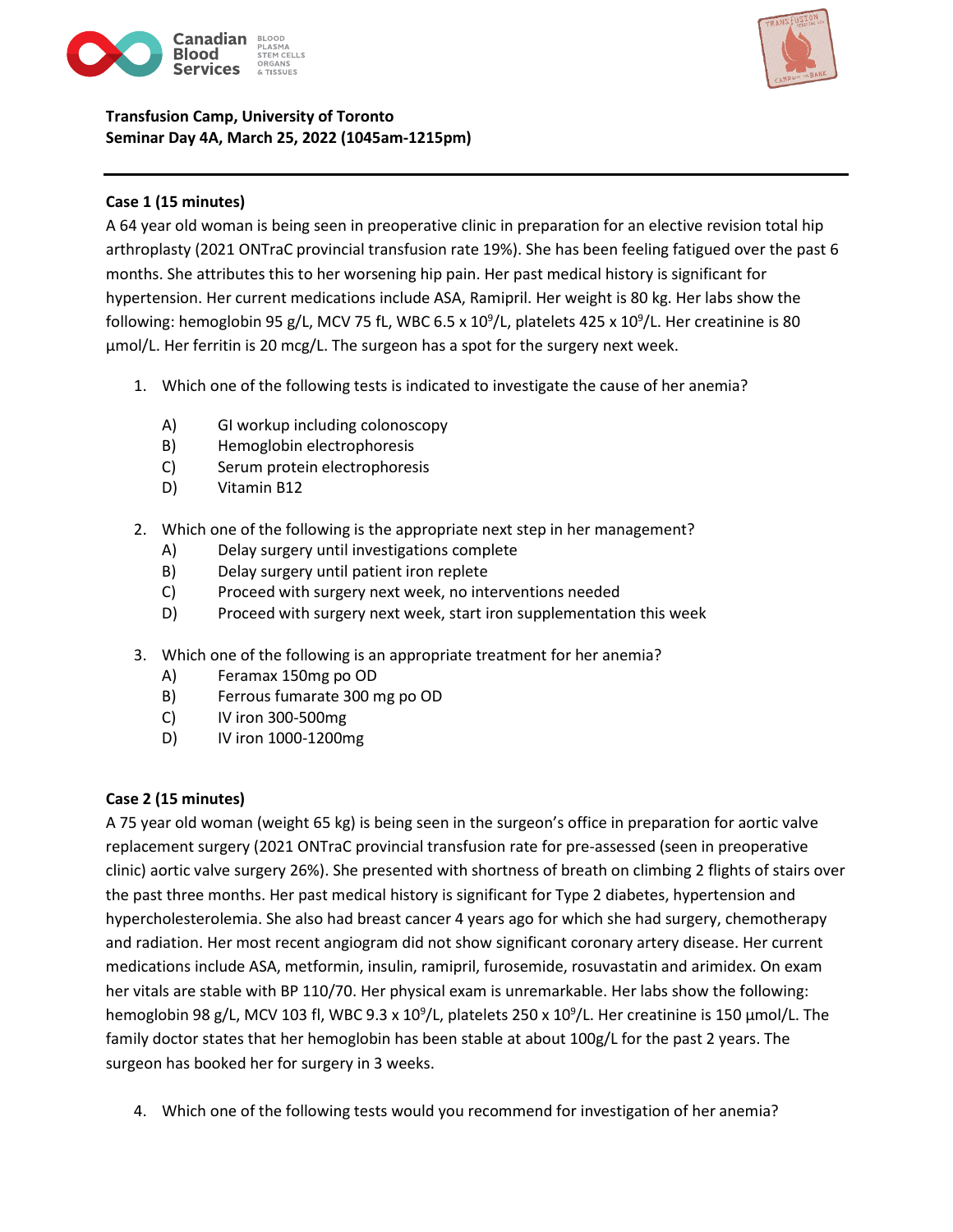- A) B12
- B) Ferritin
- C) Hemoglobin electrophoresis
- D) Transferrin saturation
- 5. Which one of the following is an appropriate plan for her surgery?
	- A) Consult GI for endoscopy.
	- B) Delay surgery until results of bone marrow biopsy known
	- C) Delay surgery to optimize patient's anemia**.**
	- D) Proceed with surgery as planned
- 6. Which one of the following is an appropriate treatment for this patient's anemia?
	- A) Eprex 40,000 units s.c. weekly x 3 weeks
	- B) Ferrous gluconate 300 mg po OD x 3 weeks
	- C) IV iron 1000-1200mg
	- D) Proceed with surgery as planned

### **Case 3 (20 minutes)**

A 55 year old woman originally from India presents to the preoperative clinic for bilateral knee surgery (2020 ONTraC provincial transfusion rate 4%; 2021 ONTraC provincial transfusion rate 0%) booked in one week. Her hemoglobin is 115 g/L, MCV 85 fL, WBC 5.5 x 10<sup>9</sup>/L, platelets 250 x 10<sup>9</sup>/L. Her creatinine is 70 µmol/L. Her ferritin is 40 mcg/L. Her surgeon has started her on oral iron supplementation. When speaking to her, she states that in her work-up a couple of months ago for a minor surgery, she was found to have a very rare blood type. She hands you a card that she carries in her wallet that states that she has Bombay type blood. You call the blood bank to find out that Bombay type blood is an extremely rare blood type. In fact these patients can only receive Bombay type blood. The blood bank informs you that Canadian Blood Services only has 14 frozen red blood cell units of Bombay type in their inventory.

- 7. Which one of the following is an appropriate management strategy for this patient?
	- A) Delay the surgery to enable patient to donate 2 units of autologous PRBCs
	- B) Delay the surgery and treat the patient with iron and ESAs to get hemoglobin >130 g/L
	- C) Obtain 4 units of frozen Bombay type RBCs from CBS, thaw and bring to hospital and proceed with surgery as booked
	- D) Proceed with surgery.
- 8. Which one of the following intra-operative blood conservation strategies is indicated in this case?
	- A) Acute normovolemic hemodilution
	- B) Intra-operative cell-saver use
	- C) Perioperative tranexamic acid
	- D) Transfuse plasma and rFVIIa if any bleeding encountered
- 9. Which one of the following is an appropriate post-operative plan for the patient?